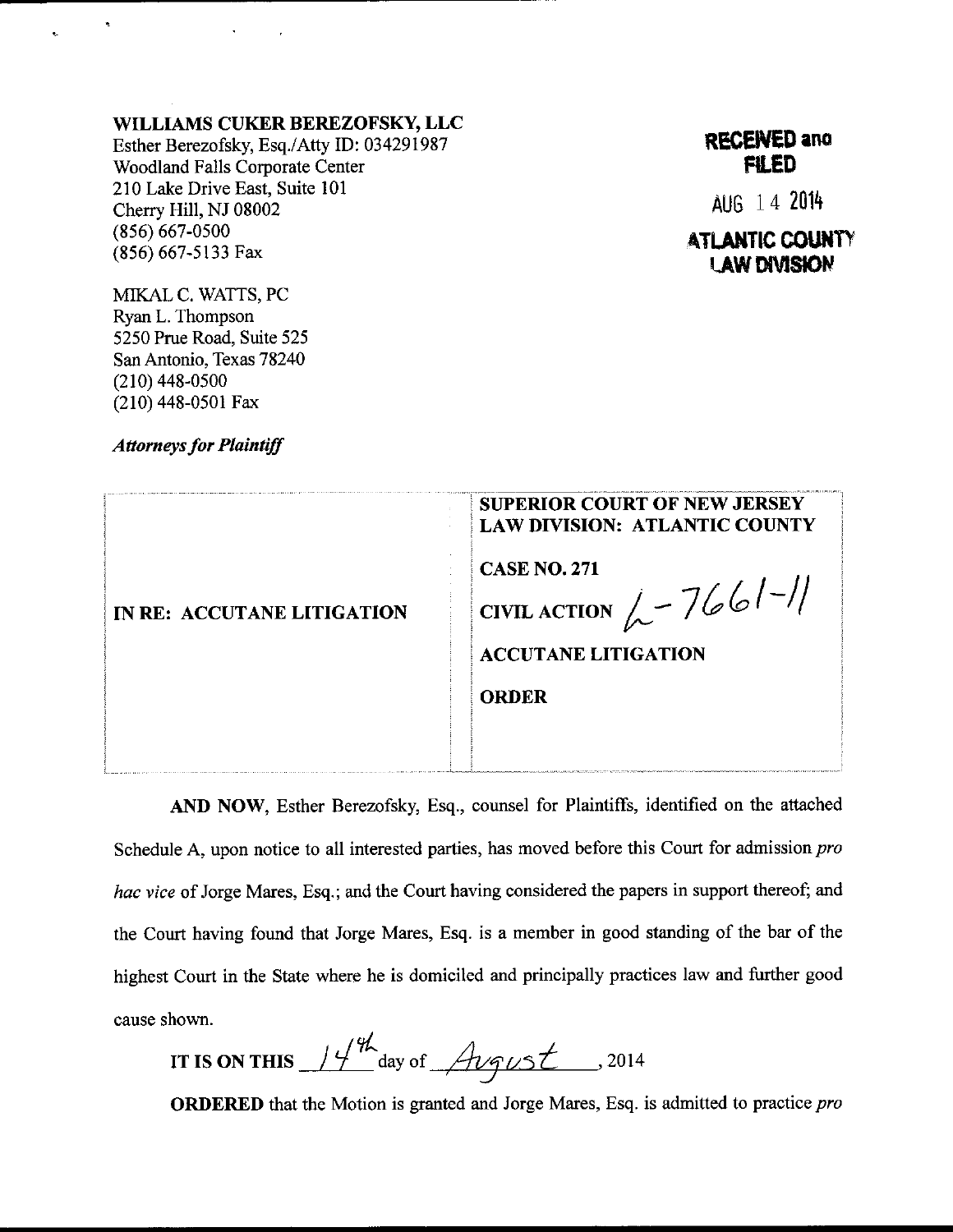hac vice before this Court pursuant to Rule 1:21-2, for all purposes and in all proceedings in connection with this action, in the same manner as an attomey who is admitted to practice in this State and is domiciled and maintains an office for the practice of law in the State of New Jersey provided that he shall:

- 1. Abide by the Rules of Court for the State of New Jersey, including all disciplinary rules;
- 2. Consent to the appointment of the Clerk of the Supreme Court as an agent upon whom service of process may be made for all actions against him and his firm that may arise out of his participation in this matter;
- 3. Notiry the Court immediately of any matter aflecting his standing before this Court; and
- 4. Have all pleadings and other papers filed in the Court signed by an attomey-atlaw of this Court employed by the firm of Williams Cuker Berezofsky, LLC, who shall be responsible for the conduct of Jorge Mares, Esq.; and it is further

ORDERED that Jorge Mares, Esq. shall make payment of fees as provided in the New

Jersey Rules of Court, Rule 1:28-1(b), 1:28-2 and 1:28B-1(e), within thirty (30) days of the date

of this Order, and it is further

ORDERED that the Clerk of this Court shall forward a copy of this Order to the

Treasurer of the New Jersey Fund for Client Protection; and it is further

ORDERED that copies of this Order shall be served by attomeys for Plaintiff upon all

counsel of record within seven (7) days of receipt thereof.

Non C John

[ ] Opposed

 $\mathcal{U}$ Unopposed